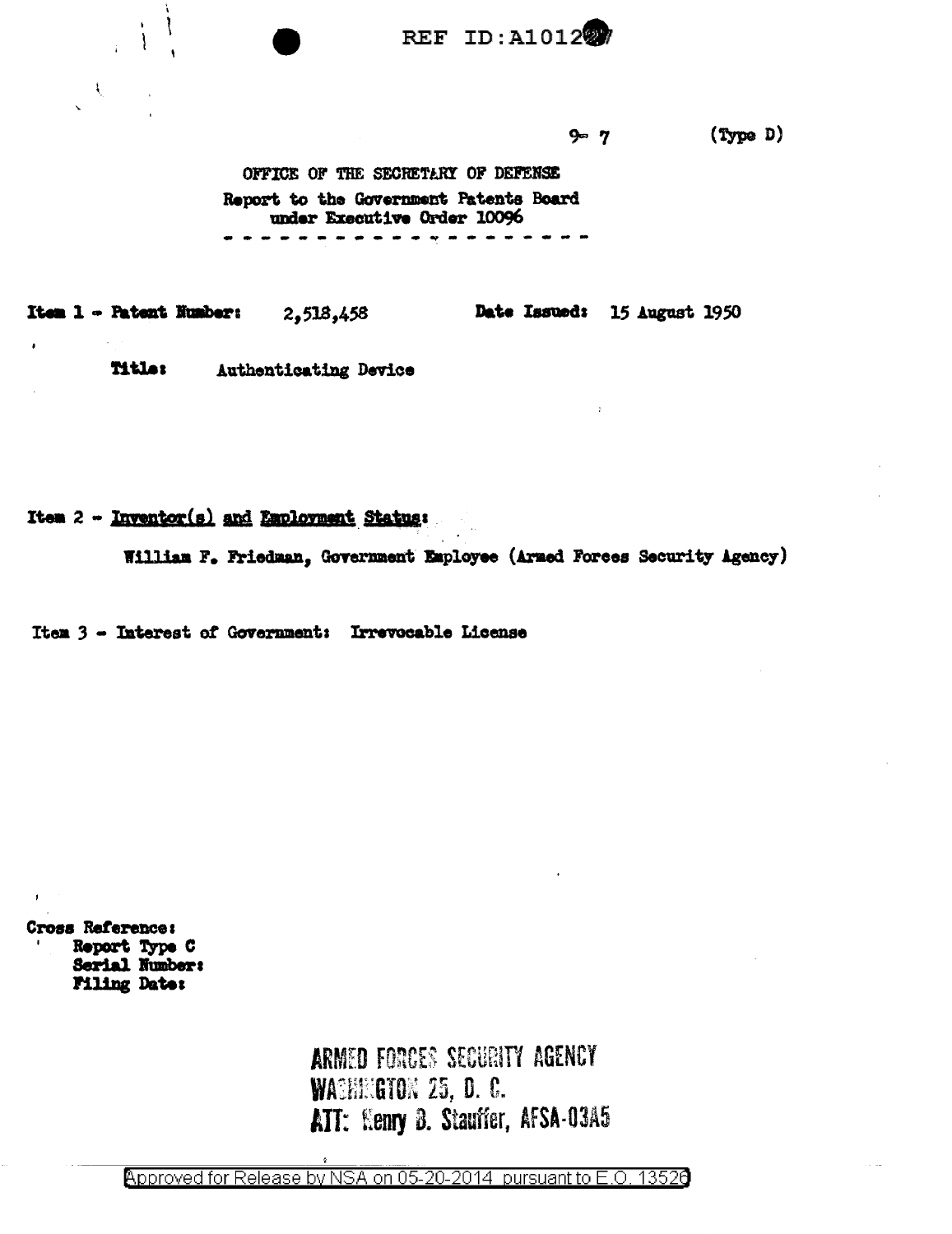

**REF** 

**TWOLE: CL** 

هجم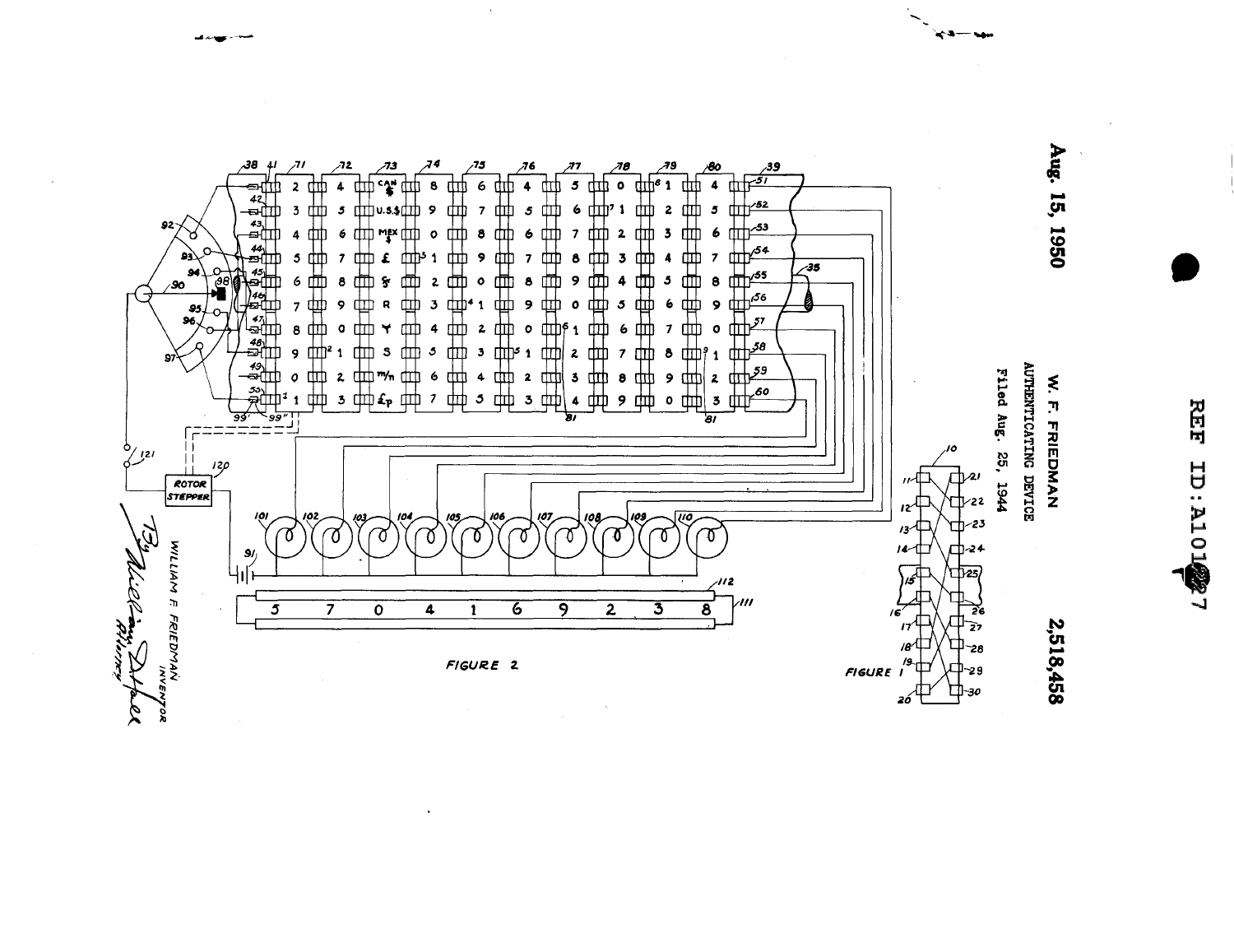• *y* 

# UNITED STATES PATENT OFFICE

## 2,518,458

AUTHENTICATING DEVICE

#### William F. Friedman, Washington, D. C.

Application August 25, 1944, Serial No. 551,172

1 Claim. (Cl. 35-4)

(Granted under the act of March 3, 1883, as amended April 30, 1928; 370 0. G. 757)

**1**<br>The invention described herein may be manufactured and used by or for the Government for rotors 11 and  $12$  and  $14-80$  bear ordinary Arabic governmental purposes, without the payment of numerals arranged in normal order from 0 to 9. governmental purposes, without the payment of

This invention is an authenticating device and, **6** of various countries. The rotors are, in additon, particularly, is a device by means of which the identified by number, as 81, or otherwise, so that bona fides of certain types of messages can be

radio communications in code or cipher, rather than in clear text. This is economical, and serves in some measure to protect the interests of cusselves. According to the following description,  $16$  contacts  $41-50$ , inclusive, by means of plugs and this invention is to be used by banking and other jacks, as 99', 99''. this invention is to be used by banking and other financial institutions, but it will be obvious that it is applicable as well to other types of businesses,

the authenticating device of this invention. therefrom and replaced by another strip.<br>The invention comprises a group of ten mixing 25 In the preferred embodiment of the invention,

elements in the nature of cryptographic rotors.<br>One such rotor is shown in Figure 1, where it may be seen to consist of a body member 10, formed of Bakelite or some other insulating material, and a group of ten contacts  $11-20$ , inclusive. A sec- 30 ond group of contacts,  $21-30$ , appears on the op-

output contacts. Connections between the sev-  $35$  Assuming switch 121 to be closed, it will be ap-<br>eral input contacts and the output contacts are parent that an electrical current from battery 91 eral input contacts and the output contacts are made at random or according to some predeterconverted to an output signal representing some-  $_{40}$ <br>thing entirely different.

rotors  $11-80$ , such as that illustrated in Figure 1,  $_{50}$  pend upo and earlier described. The rotors are all essen-<br>the strip. and earlier described. The rotors are all essentially similar, but their internal wiring normally will be different. The rotors bear on their periph-<br>eries indicia of one type or another, the type de-<br>scribed. A United States bank, wishing to make

2

to be handled by the authenticator. In Figure 2, any royalty thereon. The carries symbols representing the money

identified by number, as  $81$ , or otherwise, so that they can be readily arranged in any desired order.

readily proved.<br>It is customary in certain fields of commerce, rotary switch 90 adapted for manual operation, rotary switch 90 adapted for manual operation, as for instance banking, to transmit cable and  $10$  and this switch is in circuit with a battery  $91$  or radio communications in code or cipher, rather other source of current. There are six make contacts  $92-9'$  on switch  $90$ , and, if desired, a neutral or non-make position  $98$ . The six make contacts tomers and of the commercial institutions them- are adapted for variable connection to the ten

At the other end of the rotor system, ten output<br>leads may be seen, and, associated with each, an and has military applications as well. electric lamp, as 101-110, inclusive, these lamps<br>In the drawings:<br>20 being likewise in the circuit of battery 91. Adja-In the drawings:<br> **20** being likewise in the circuit of battery 91. Adja-<br> **20** being likewise in the circuit of battery 91. Adja-<br> **20** being likewise in the circuit of battery 91. Adja-Figure 1 is a digaram of one of the mixing or cent the lamps is a strip 111, bearing ten numerals "scrambling" elements used in the invention. This strip is slidably mountrandomly arranged. This strip is slidably mount-Figure 2 is a diagrammatic representation of ed in a holder 112, so that it may be removed e authenticating device of this invention. therefrom and replaced by another strip.

The invention comprises a group of ten mixing 25 In the preferred embodiment of the invention, ements in the nature of cryptographic rotors. The means are provided for stepping one or more of the rotors  $71-80$  each time a signal is fed through the system. In Figure 2, such means are represented by block 120. After positioning rotary switch  $90$ , switch 121, which may be in the nature of a simple pushbutton, is closed. When posite face of the body member.<br>The contacts  $11-20$  will normally serve as input other rotors are stepped under the control of The contacts 11-20 will normally serve as input other rotors are stepped under the control of contacts and the other set will normally serve as rotor 11 in any of several well-known manners. rotor 71 in any of several well-known manners.

made at random or according to some predeter-<br>mined complicated rule. The result is, of course, pending, in the first instance, on the input conmined complicated rule. The result is, of course, pending, in the first instance, on the input contained that an input signal representing one condition is tact utilized, and, secondly, upon the internal tact utilized, and, secondly, upon the internal wiring of the several rotors, the order in which the rotors are arranged on shaft 35, and the rela-<br>Referring to Figure 2, the invention may be tive rotatory positions of the rotors. Under one Referring to Figure 2, the invention may be tive rotatory positions of the rotors. Under one seen to include a shaft 35, supported at its two set of conditions, for example, a signal introduced set of conditions, for example, a signal introduced ends in members 38 and 39. The members 38, 39 at the contact 2 on the leftmost rotor of Figure 2 may be of any form desired. Their only func-  $_{45}$  may find its way through the rotor maze to enermay be of any form desired. Their only func-  $45$  may find its way through the rotor maze to cner-<br>tions are to support the shaft 35, and to carry gize lamp (10. A change in any one of the congize lamp 110. A change in any one of the constationary electrical contacts,  $41-50$ , on the one ditions mentioned just above, may cause the sighter distribution on the other. and, and  $51-60$ , on the other.<br>Mounted on the shaft 35 are ten cryptographic strip 111, adjacent the energized lamp, will destrip 111, adjacent the energized lamp, will depend upon the arrangement of the numerals on

One method of using the invention, by a bank scribed. A United States bank, wishing to make pending, to some extent at least, on the material 55 a deposit in a London bank, would compose the